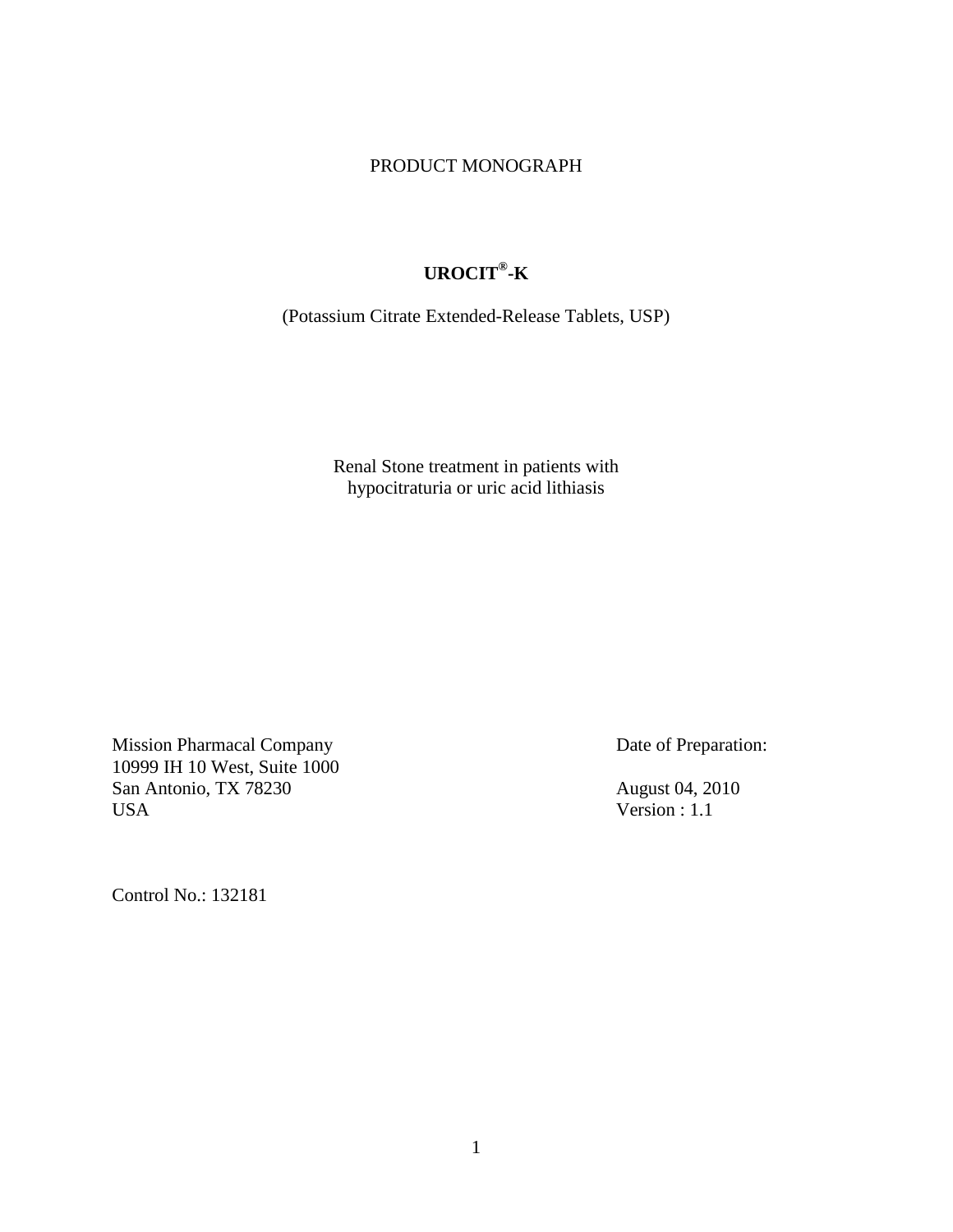# **UROCIT®-K**

Potassium Citrate Extended-Release Tablets, USP

# **THERAPEUTIC CLASSIFICATION**

Renal Stone treatment in patients with hypocitraturia or uric acid lithiasis.

# **ACTIONS**

**UROCIT® -K** (Potassium citrate Extended-Release Tablets, USP) is an oral preparation of potassium citrate which is imbedded in wax matrix to insure slow release. The main physiological response to potassium citrate treatment is a rise in urinary citrate and urinary pH, largely a consequence of the alkali load, rather than the appearance in urine of administered citrate.

The dependence of citrate excretion on potassium citrate dose varies among individuals. Except in patients with severe renal tubular acidosis or chronic diarrheal syndrome (ileitis, intestinal bypass surgery, colitis) where a larger dose may be required, urinary citrate may usually be kept within normal limits during **UROCIT® -K** treatment at a dosage of 20 mEq three times/day. In patients taking thiazides, potassium citrate not only prevents the development of hypokalemia but increases citrate excretion.

Potassium citrate therapy also reduces urinary saturation of calcium oxalate due to increased citrate complexation of calcium and reduced calcium ion activity. It does not alter the saturation of calcium phosphate, since the effect of increased citrate complexation of calcium is opposed by a rise in pH-dependent dissociation of phosphate.

The propensity for the crystallization of both calcium salts (oxalate and phosphate) is reduced, oweing to the inhibitor activity of citrate (or its complexes).

Finally, the solubility of uric acid is increased, because of the rise in urinary pH.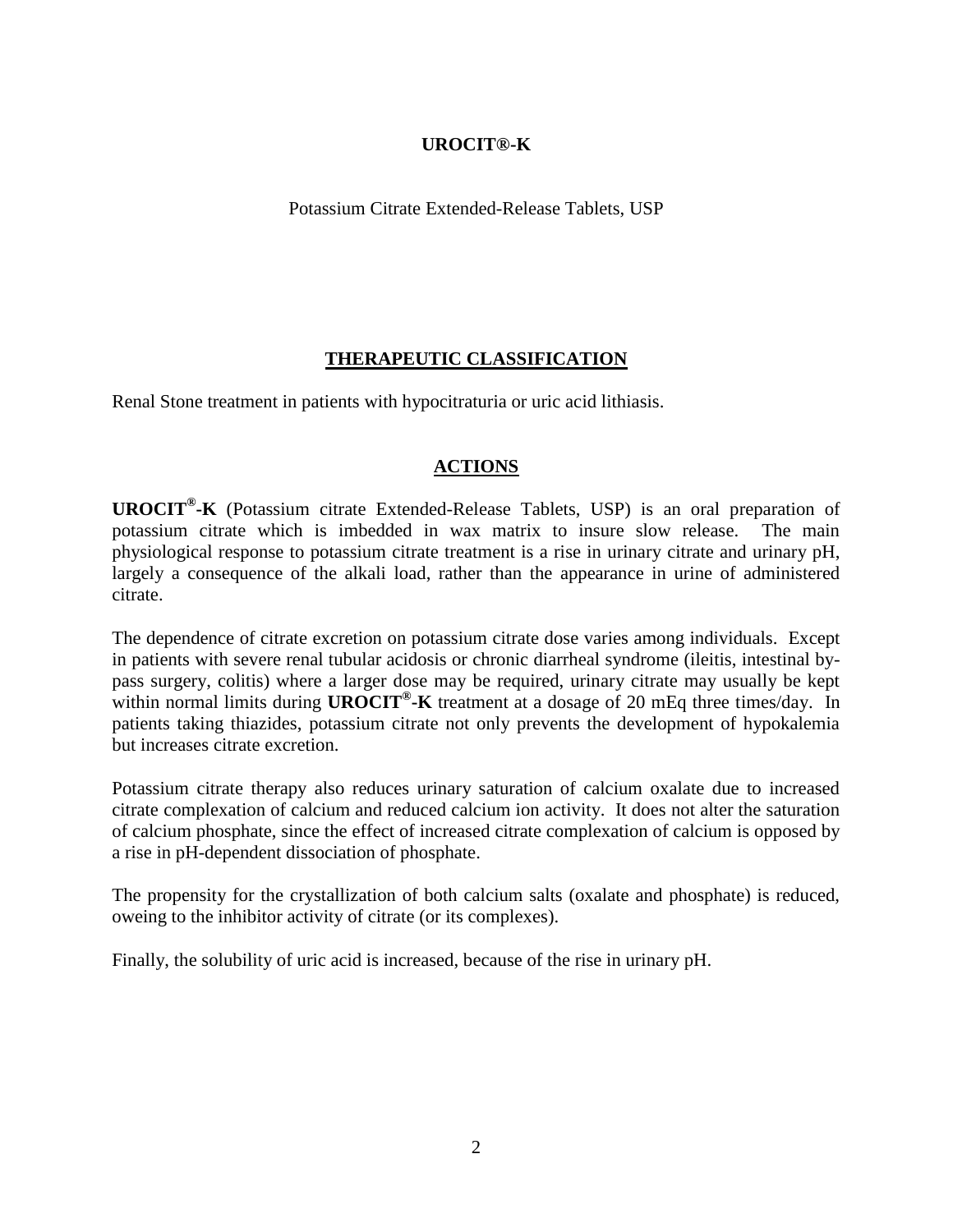# **INDICATIONS AND CLINICAL USE**

**UROCIT® -K** (Potassium Citrate Extended-Release Tablets, USP) is indicated for the management of renal tubular acidosis (RTA) with calcium stones, hypocitraturic calcium oxalate nephrolithiasis of any etiology, and uric acid lithiasis with or without calcium stones.

# **CONTRAINDICATIONS**

**UROCIT® -K** (Potassium Citrate Extended-Release Tablets, USP) is contraindicated in:

1. Renal insufficiency (glomerular filtration rate of less than 0.7 mL/kg/min.), because of the danger of soft tissue calcification and increased risk for the development of hyperkalemia.

2. Patients with active urinary tract infection (with urea-splitting or other organisms, in association with either calcium or struvite stones). The ability of **UROCIT® -K** to increase urinary citrate may be attenuated by bacterial enzymatic degradation of citrate. Moreover, the rise in urinary pH resulting from **UROCIT® -K** therapy might promote further bacterial growth.

3. Patients with hyperkalemia (or who have conditions predisposing them to hyperkalemia), as a further rise in serum potassium concentration may produce cardiac arrest. Such conditions include: chronic renal failure, uncontrolled diabetes mellitus, acute dehydration, strenuous physical exercise in unconditioned individuals, adynamia episodica hereditaria, extensive tissue breakdown as in severe burns, or the administration of a potassium sparing agent (such as trimaterene, spironolactone or amiloride).

4. Patients in whom there is cause for arrest or delay in tablet passage through the gastrointestinal tract, such as those suffering from delayed gastric emptying, dysphagia, esophageal compression e.g. enlarged left atrium, intestinal obstruction or stricture, or those taking anticholinergic medication.

5. Patients with peptic ulcer disease because of its ulcerogenic potential.

#### **Interactions with Potassium-sparing Diuretics**

Concomitant administration of **UROCIT® -K** and a potassium-sparing diuretic (such as trimaterene, spironolactone or amiloride) should be avoided, since the simultaneous administrations of these agents can produce severe hyperkalemia.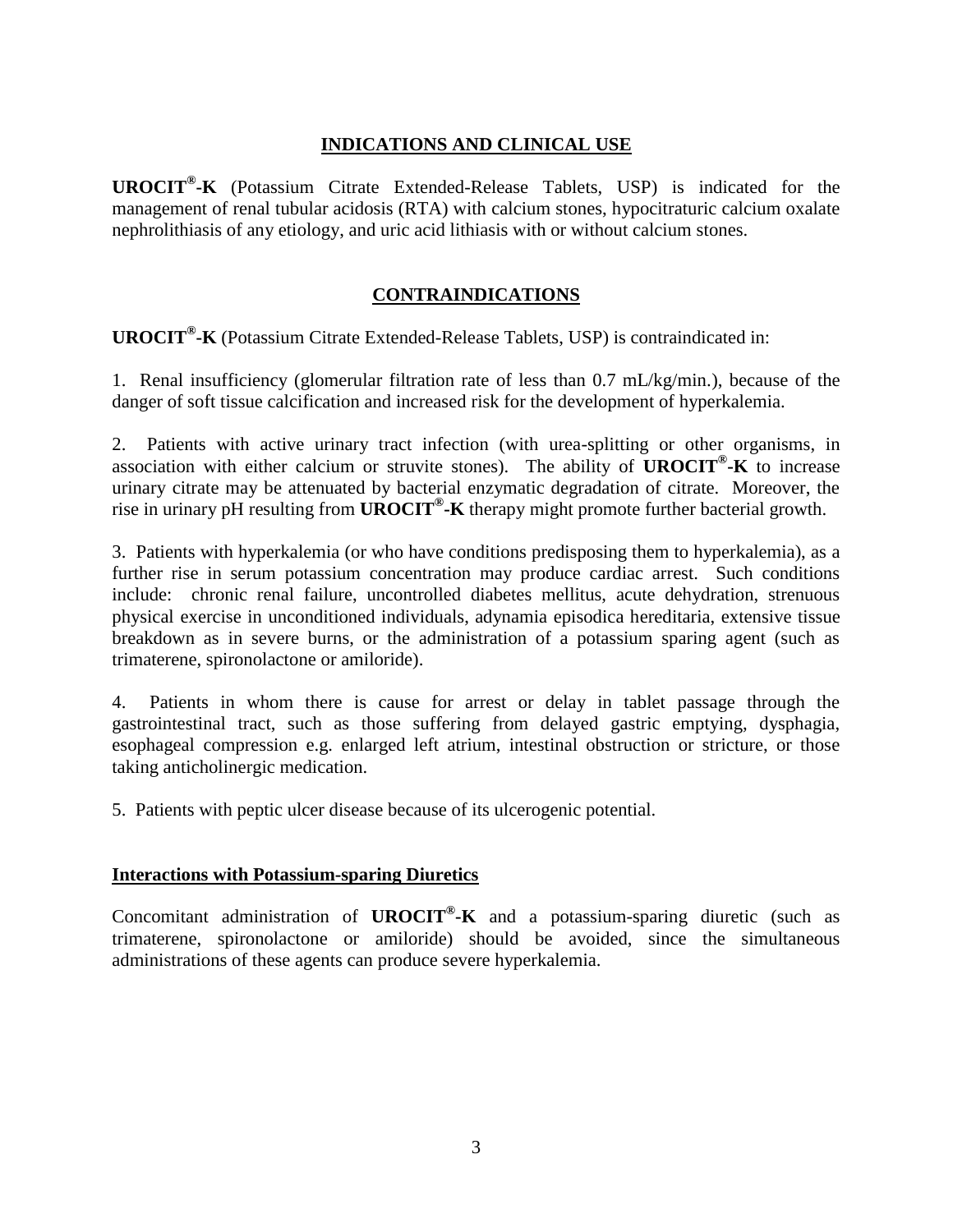### **WARNINGS**

### **Hyperkalemia**

In patients with impaired mechanisms for excreting potassium, **UROCIT® -K** (Potassium Citrate Extended-Release Tablets, USP) administration can produce hyperkalemia and cardiac arrest. Potentially fatal hyperkalemia can develop rapidly and be asymptomatic. The use of **UROCIT® - K** in patients with chronic renal failure, or any other condition which impairs potassium excretion such as severe myocardial damage or heart failure, should be avoided.

#### **Gastrointestinal Lesions**

Solid dosage forms of potassium chloride have produced stenotic and/or ulcerative lesions of the small bowel and deaths. These lesions are caused by a high local concentration of potassium ions in the region of the dissolving tablets, which injures the bowel.

In addition, perhaps because wax-matrix preparations are not enteric-coated and release some of their potassium content in the stomach, there have been reports of upper gastrointestinal bleeding associated with these products.

The frequency of gastrointestinal lesions with wax-matrix potassium chloride products is estimated at 1/100,000 patient years. Experience with **UROCIT® -K** is limited, but similar frequency of gastrointestinal lesions should be anticipated. If there is severe vomiting, abdominal pain or gastrointestinal bleeding, **UROCIT® -K** should be discontinued immediately and the possibility of bowel perforation or obstruction investigated.

## **PRECAUTIONS**

#### **Laboratory Tests**

Regular serum potassium determinations are recommended. Careful attention should be paid to acid-base balance, other serum electrolyte levels, the electrocardiogram, and the clinical status of the patient, particularly in the presence of cardiac disease, renal disease or acidosis.

#### **Heart Disease**

**UROCIT® -K** (Potassium citrate Extended-Release Tablets, USP) should be used with caution in diseases associated with heart block since increased serum potassium may increase the degree of block.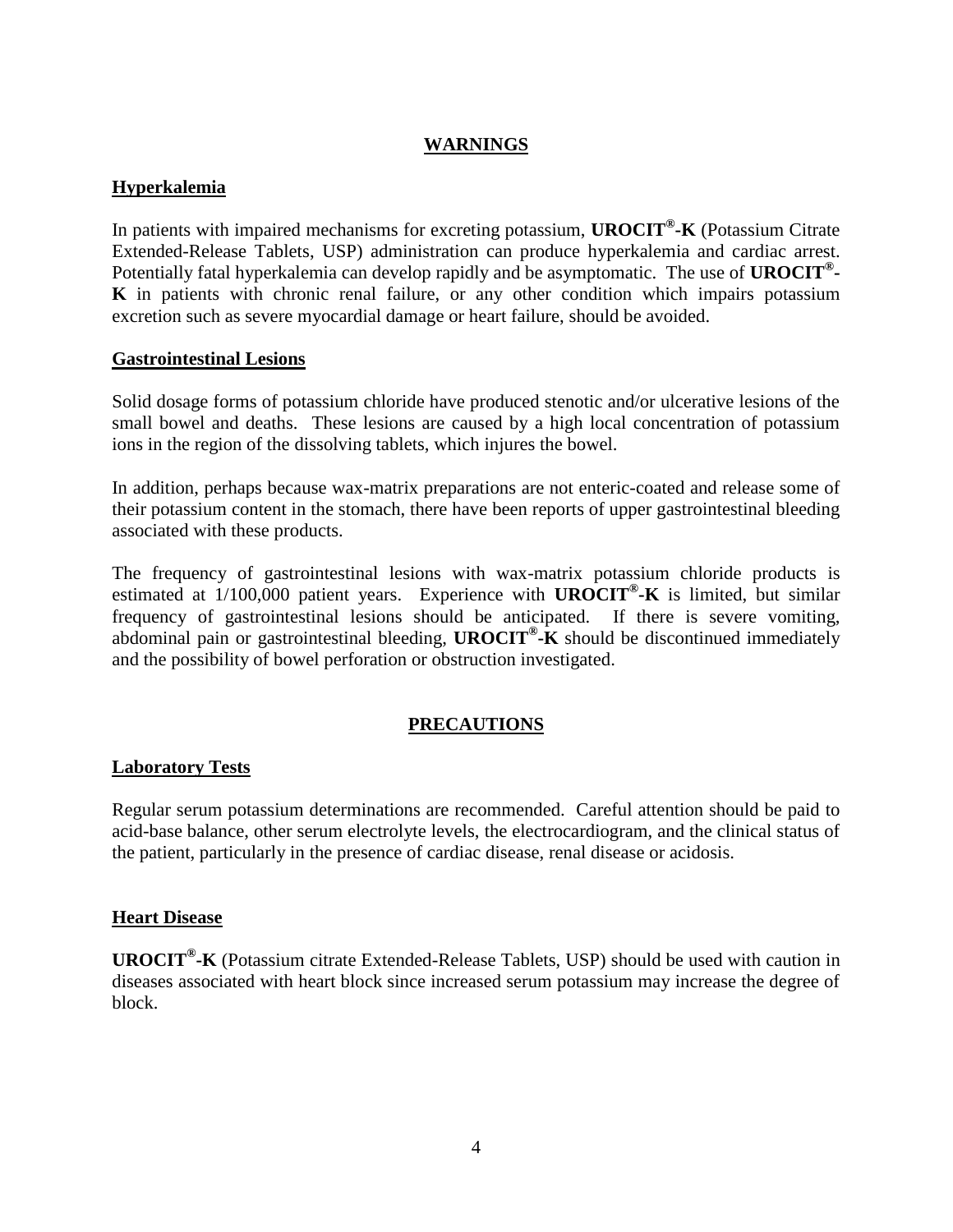# **Drug Interactions**

- 1. Potassium-sparing Diuretics-Concomitant administration of **UROCIT® -K** (e.g. spironolactone, trimaterene or amiloride) and potassium-sparing diuretics can produce severe hyperkalemia and is contraindicated (see CONTRAINDICATIONS section).
- 2. **UROCIT® -K** should be used with caution in patients receiving drugs known to have a potential for hyperkalemia such as ACE inhibitors (e.g. Captopril, Enalapril), NSAID's (e.g. indomethacin), beta-blockers, heparin, and digoxin.
- 3. Drugs that slow gastrointestinal transit time (e.g. anticholinergic drugs) can be expected to increase the gastrointestinal irritation produced by potassium salts (see CONTRAINDICATIONS section).

# **Pregnancy**

Animal reproduction studies have not been conducted with **UROCIT® -K**. It is also not known whether **UROCIT® -K** can cause fetal harm when administered to a pregnant woman or can affect reproductive capacity. **UROCIT® -K** should be given to a pregnant woman only if clearly needed. As well, because of gastrointestinal hypomotility associated with pregnancy, **UROCIT® -K** should be given to a pregnant woman only if clearly needed.

## **Nursing Mothers**

The normal potassium ion content of human milk is about 13 mEq/L. It is not known if **UROCIT® -K** has an effect on this content. Caution should be exercised when **UROCIT® -K** is administered to a nursing woman.

## **Pediatric Use**

Safety and effectiveness in children have not been established.

## **Physicians should consider reminding the patient of the following:**

- To take each dose without crushing, chewing or sucking the tablet.
- To take this medicine only as directed. This is especially important if the patient is also taking both diuretics and digitalis preparations.
- To check with the physician if they have trouble swallowing tablets or if the tablet seems to stick in the throat.
- To check with the doctor at once if tarry stools or other evidence of gastrointestinal bleeding is noticed.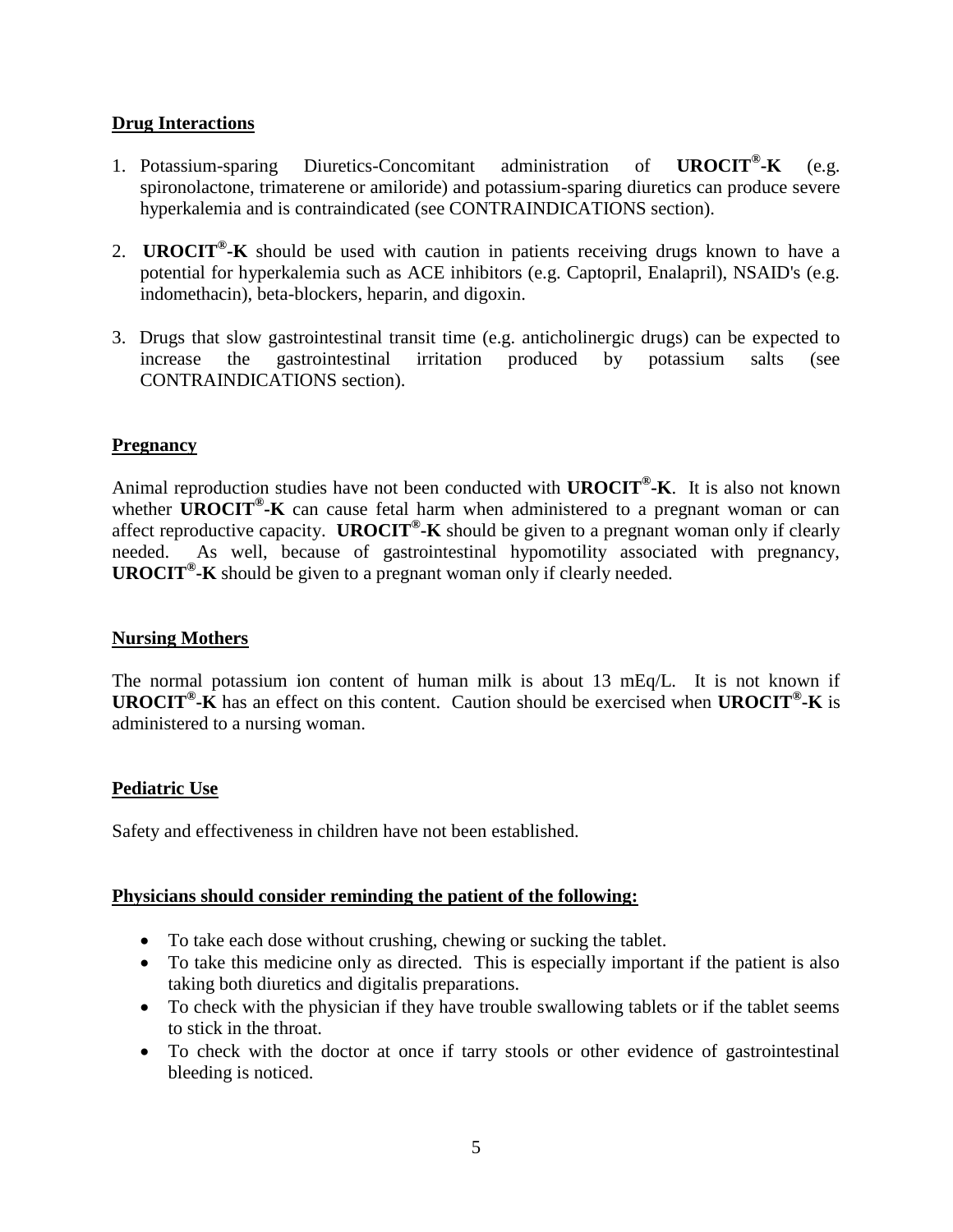### **ADVERSE REACTIONS**

Some patients may develop minor gastrointestinal complaints during **UROCIT® -K** (Potassium Citrate, Extended-Release Tablets, USP) therapy, such as abdominal discomfort, flatulence, vomiting, diarrhea, loose bowel movements or nausea. These symptoms are due to the irritation of the gastrointestinal tract, and may be alleviated by taking the dose with meals or snacks, or by reducing the dosage. Patients may find intact matrices in feces.

One of the most severe adverse effects from oral potassium salts is hyperkalemia (see WARNINGS). There have also been warnings of esophageal and gastrointestinal obstruction, bleeding ulcerations or perforation from wax-matrix potassium preparations. (See CONTRAINDICATIONS and WARNINGS sections).

#### **SYMPTOMS AND TREATMENT OF OVERDOSAGE**

Overdosage from therapeutic doses of solid oral potassium salts in persons with normal excretory mechanisms rarely occurs; however, if excretory mechanisms are impaired, potentially fatal hyperkalemia may occur. Acute (accidental or intentional) overdoses of solid oral potassium salts have resulted in severe and/or fatal hyperkalemia.

#### **Symptoms**

Overdosage with potassium is characterized chiefly by cardiovascular, neuromuscular and gastrointestinal disturbances.

**Cardiovascular:** ECG changes, hypotension, and shock, bundle-branch block, ventricular arrhythmias, ventricular fibrillation leading possibly to cardiac arrest.

**Neuromuscular:** paresthesia, arreflexia, convulsions, flaccid paralysis of striated muscle leading possibly to respiratory paralysis.

**Gastrointestinal:** Nausea, vomiting, diarrhea and abdominal cramps.

It is important to recognize that hyperkalemia is usually asymptomatic and may be manifested only by an increased serum potassium concentration and characteristic electrocardiographic changes which include increased amplitude and peaking of the T-wave, and flattening or absence of P-wave. As hyperkalemia worsens prolongation of P-R interval, and widening of QRS complex with S-T segment depression, and arrhythmias may develop.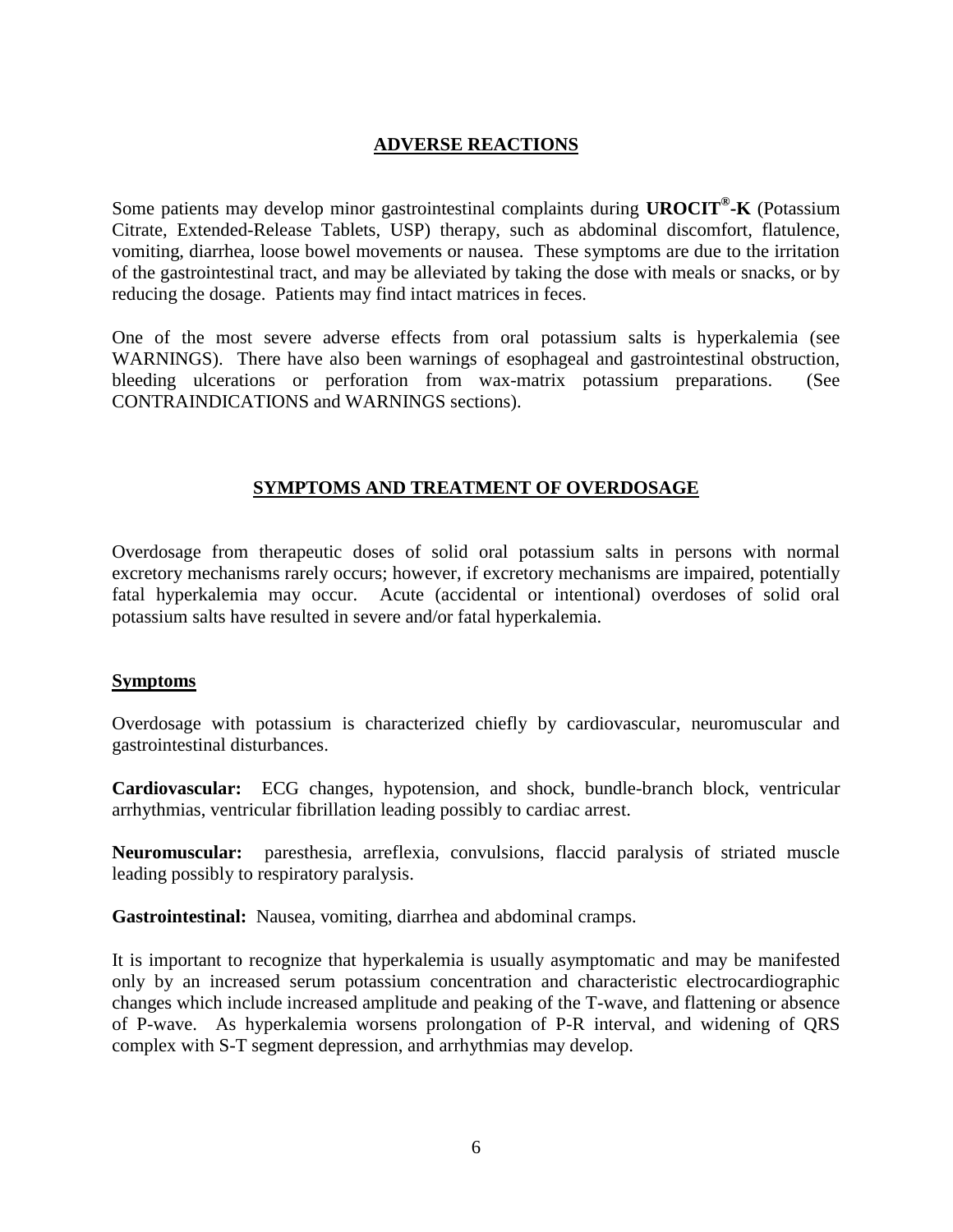Widening of the QRS complex is one of the most ominous signs and indicates the need for aggressive treatment.

# **Treatment**

The plasma concentration and electrocardiogram must be monitored in every case of potassium overdosage, as well as serum electrolytes, BUN, glucose and arterial blood gases.

Electrocardiographic signs of hyperkalemia (tall peaked T-waves, P-R prolongation, disappearance of P-waves, QRS widening, heart block) are indications for immediate treatment.

In severe hyperkalemia (plasma potassium exceeds 8 mEq/L or ECG abnormalities include absence of P-wave, presence of widened QRS complex or ventricular arrhythmia):

- Administer intravenously 300 to 500 mL/hr of 10% dextrose solution containing 10-20 units of insulin per 1,000 mL.
- Correct acidosis, if present, with intravenous sodium bicarbonate (44 to 132 mEq per liter of glucose solution).
- Administer 10 30 mL of 10% calcium gluconate i.v. over 1 to 5 minutes under continuous ECG monitoring.

Administer cation exchange resin by high retention enema. 30 to 50 g sodium polystyrene sulfonate suspended in 100 mL warm aqueous sorbitol solution should be kept in the sigmoid colon for several hours, if possible. The colon is then irrigated with a non-sodium containing solution to remove the resin.

Repeated enemas can be administered, or the resin given repeatedly by month to maintain a physiologic potassium concentration.

Hemodialysis or peritoneal dialysis may be of use, particularly in patients with renal failure. In moderately severe hyperkalemia (plasma potassium between 6.5 and 8 mEq/L or ECG peaking of T-wave):

- Administer intravenously 300 to 500 mL/hr of 10% dextrose solution containing 10-20 units of insulin per 1000 mL.
- Correct acidosis, if present, with intravenous sodium bicarbonate (44 to 132 mEq/L of glucose solution).
- Correct hyponatremia and hypovolemia, if present.

Once the patient's cardiac state has been stabilized, in the case of a recent acute ingestion of **UROCIT® -K**, consideration should be given to the evacuation of the stomach. When overdosage is the result of chronic therapeutic ingestion, **UROCIT® -K** should be discontinued immediately as well as potassium containing foods and medications and also potassium-sparing diuretics.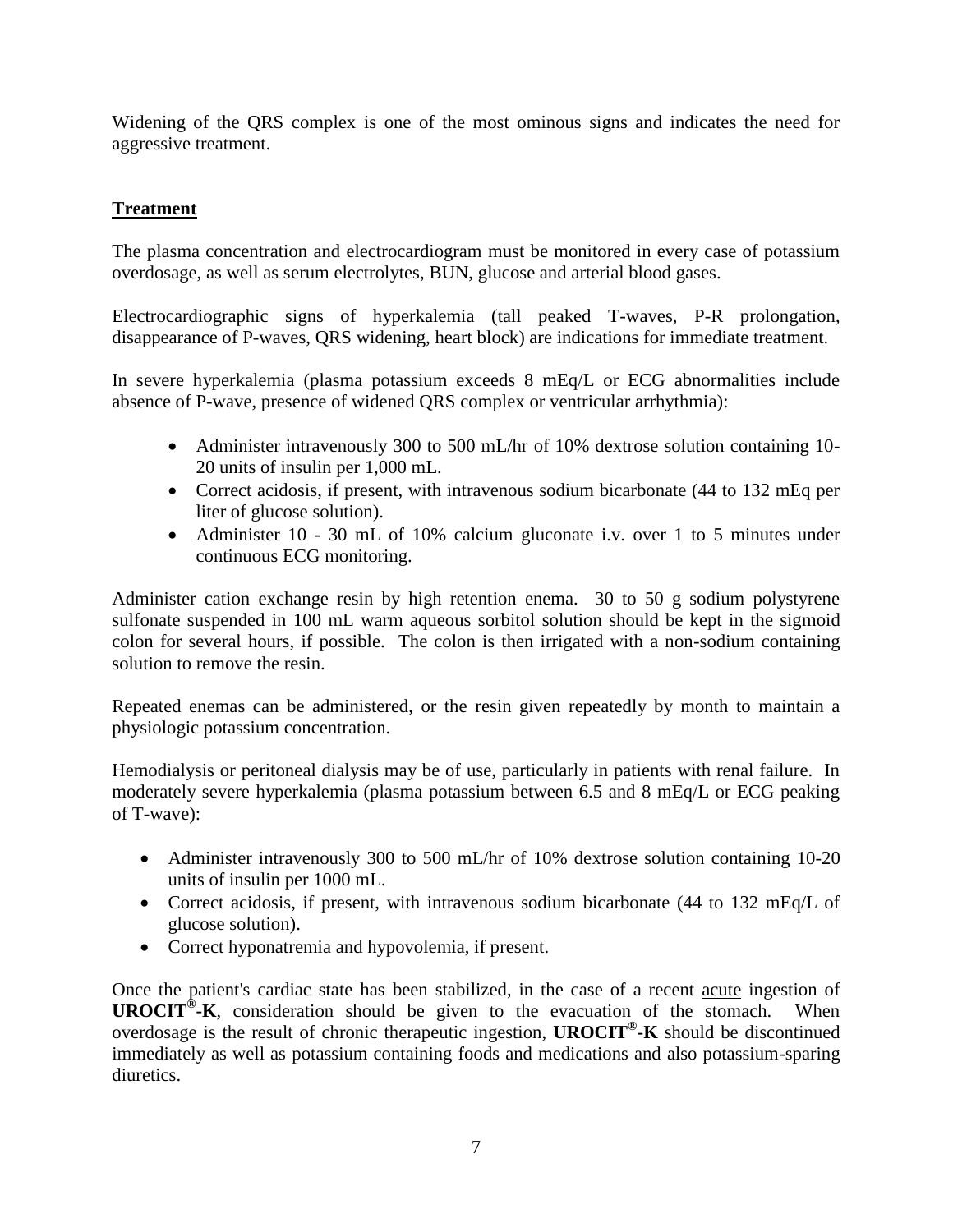In treating hyperkalemia, it should be recalled that in patients who have been stabilized on digitalis, too rapid a lowering of the serum potassium concentration can produce digitalis toxicity.

## **DOSAGE AND ADMINISTRATION**

Treatment with **UROCIT® -K** (Potassium Citrate Extended-Release Tablets, USP) should be added to a regimen that limits salt intake (avoidance of foods with high salt content and of added salt at the table) and encourages high fluid intake (urine volume should be at least two liters per day). The objective of treatment with **UROCIT® -K** is to provide **UROCIT® -K** in sufficient dosage to restore normal urinary citrate ( greater than 320 mg/day and as close to the normal mean of 640 mg/day as possible), and to increase urinary pH to a level of 6.0 to 7.0.

In patients with severe hypocitraturia (urinary citrate of less than 150 mg/day), therapy should be initiated at a dosage of 60 mEq/day (20 mEq three times/day or 15 mEq four times/day) with meals or within 30 minutes after meals or bedtime snack. In patients with mild-moderate hypocitraturia (>150 mg/day), **UROCIT® -K** should be initiated at a dosage of 30 mEq/day (10 mEq three times/day) with meals.

Twenty-four hour urinary citrate and/or urinary pH measurements should be used to determine the adequacy of the initial dosage and to evaluate the effectiveness of any dosage change. In addition, urinary citrate and/or p H should be measured every four months.

Doses of **UROCIT® -K** greater than 100 mEq/day have not been studied and should be avoided. Serum electrolytes (sodium, potassium, chloride and carbon dioxide), serum creatinine, and complete blood count should be monitored every four months. Treatment should be discontinued if there is hyperkalemia, a significant rise in serum creatinine, or a significant fall in blood hematocrit or hemoglobin.

# **AVAILABILITY**

**UROCIT® -K** (Potassium Citrate Extended-Release Tablets, USP) is available for oral administration in tablet form (5 and 10 mEq potassium citrate/tablet) in bottles each containing 100 tablets. Non medicinal ingredients: carnauba wax and magnesium stearate. Store in a cool, dry place, in a tightly closed container, under controlled room temperature of 15 °C to 30 °C.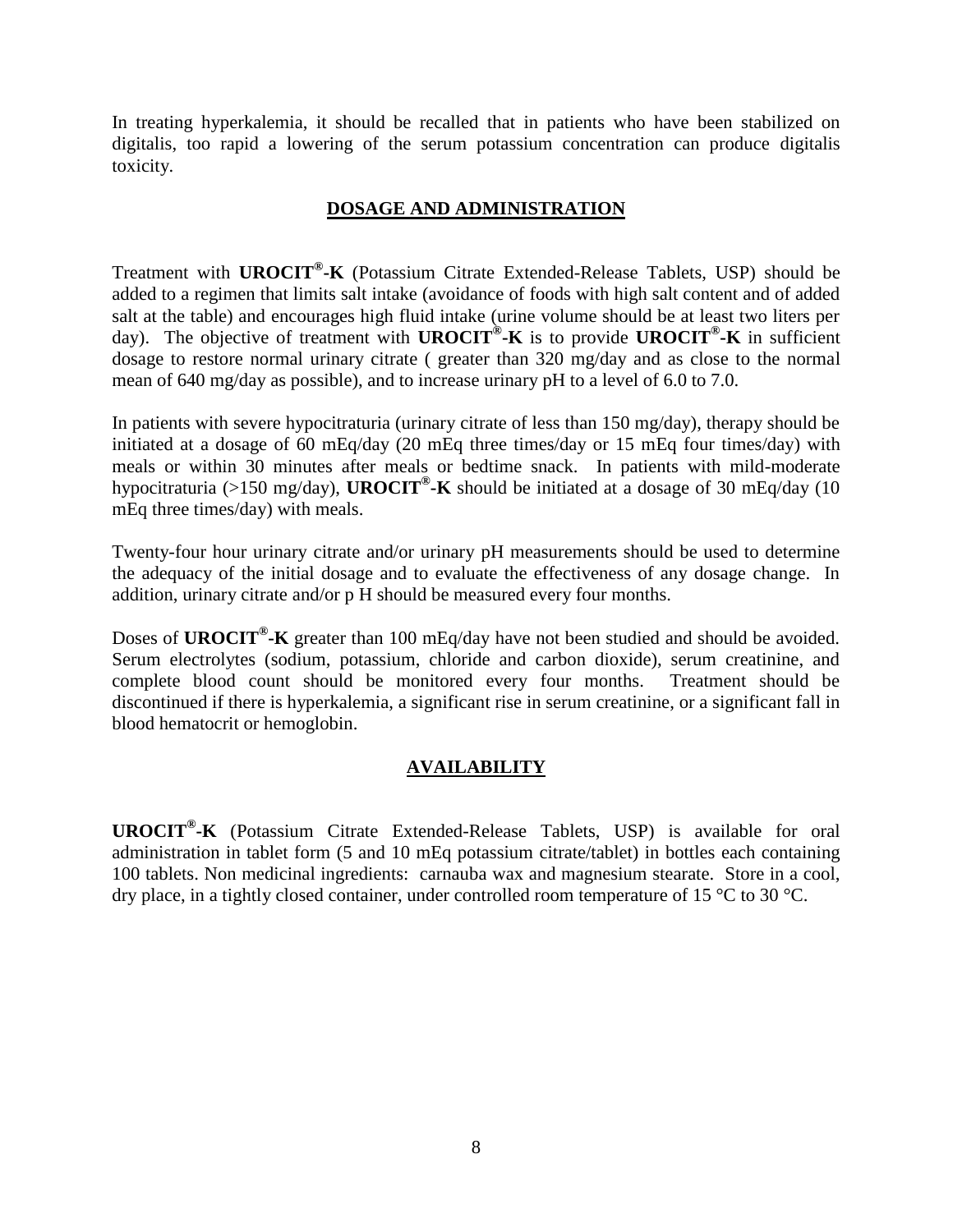#### **CONSUMER INFORMATION**

The consumer should take the following into consideration:

- Take each dose without crushing, chewing or sucking the tablet.
- Take this medicine only as directed. This is especially important if the consumer is also taking both diuretics and digitalis preparations.
- The consumer should check with physician if they have trouble swallowing tablets or if the tablet seems to stick in the throat.
- The consumer should check with physician at once if tarry stools or other evidence of gastrointestinal bleeding is noticed.

#### **CHEMISTRY**

**Chemical Name:** Potassium Citrate; 1,2,3-Propanetricarboxylic acid, 2-hydroxytripotassium salt, monohydrate

#### **Structural Formula:**

$$
\begin{array}{c}\n\text{OH} \\
\downarrow \\
\text{KOOC-H}_{2}\text{C-C-H}_{2}\text{-COOK}\bullet\text{H}_{2}\text{O} \\
\downarrow \\
\text{COOK}\n\end{array}
$$

**Molecular Formula:**  $K_3C_6O_7H_5 \bullet H_2O$ 

**Molecular Weight:** 324.41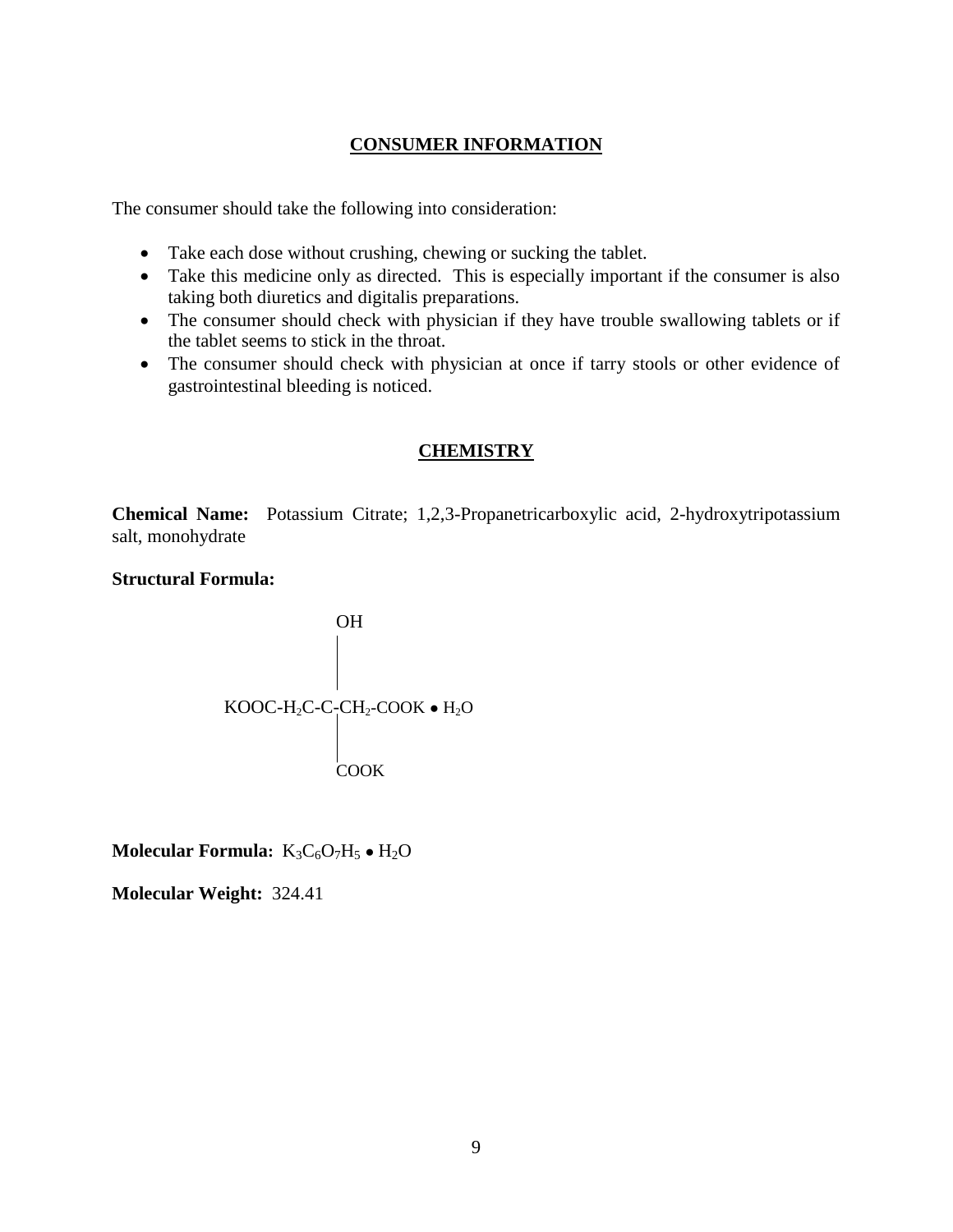#### **PHARMACOLOGY**

When **UROCIT® -K** (Potassium Citrate Extended-Release Tablets, USP) is given orally, the metabolism of absorbed citrate produces an alkaline load. The induced alkaline load in turn increases urinary pH and raises urinary citrate by augmenting citrate clearance without measurably altering ultrafilterable serum citrate. Thus, potassium citrate therapy appears to increase urinary citrate principally by modifying the renal handling of citrate, rather than by increasing the filtered load of citrate.

The increased filtered load of citrate may play some role; however, as in small comparisons of oral citrate and oral bicarbonate, citrate had a greater effect on urinary citrate.

In addition to raising urinary pH and citrate, **UROCIT® -K** increases urinary potassium by approximately the amount contained in the medication. In some patients, potassium citrate causes a transient reduction in urinary calcium.

The changes induced by potassium citrate produce urine that is less conducive to the crystallization of stone-forming salts (calcium oxalate, calcium phosphate and uric acid). Increased citrate in the urine, by complexing with calcium, decreases calcium ion activity and thus the saturation of calcium oxalate. Citrate also inhibits the spontaneous nucleation of calcium oxalate and calcium phosphate (brushite).

The increase in urinary pH also decreases calcium ion activity by increasing calcium complexation to dissociated anions. The rise in urinary pH also increases the ionization of uric acid to more soluble urate ion.

Potassium citrate therapy does not alter the urinary saturation of calcium phosphate, since the effect of increased citrate complexation of calcium is opposed by the rise in pH-dependent dissociation of phosphate. Calcium phosphate stones are more stable in alkaline urine.

In the setting of normal renal function, the rise in urinary citrate following a single dose begins by the first hour and lasts for 12 hours. With multiple doses the rise in citrate excretion reaches its peak by the third day and averts the normally wide circadian fluctuation in urinary citrate, thus maintaining urinary citrate at a higher, more constant level throughout the day. When the treatment is withdrawn, urinary citrate begins to decline toward the pretreatment levels in the first day.

The rise in citrate excretion is directly dependent on the potassium citrate dosage. Following long-term treatment, potassium citrate at a dosage of 60 mEq/day raises urinary citrate by approximately 400 mg/day and increases urinary pH by approximately 0.7 units.

In patients with severe renal tubular acidosis or chronic diarrheal syndrome where urinary citrate may be very low (<100 mg/day), potassium citrate may be relatively ineffective in raising urinary citrate. A higher dose of potassium citrate may therefore be required to produce a satisfactory citraturic response. In patients with renal tubular acidosis in whom urinary pH may be high, potassium citrate produces a relatively small rise in urinary pH.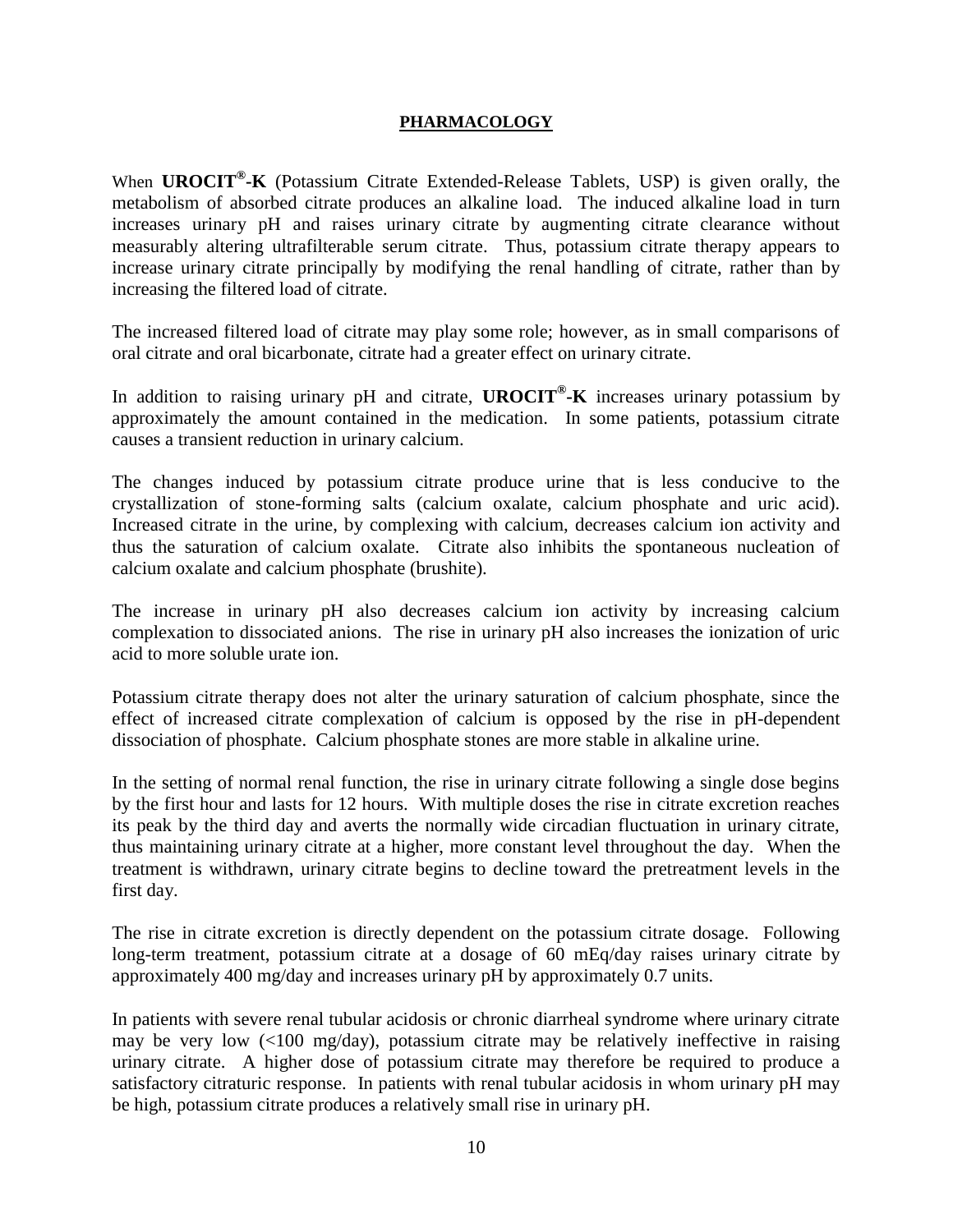When **UROCIT® -K** is taken in a three-times-daily schedule, it causes a sustained rise in urinary citrate without a wide circadian fluctuation.

The physiological response (rise in urinary pH and citrate), occurred within one hour and lasted for 12 hours following a single dose of 20 mEq of **UROCIT® -K** (Potassium Citrate Extended-Release Tablets, USP). Following withdrawal of long-term treatment with potassium citrate for one week, urinary citrate decreased to pretreatment level. When given in twice-daily or thricedaily schedule at a dosage of 60 mEq/day, the slow release preparation of potassium citrate virtually eliminated the circadian fluctuation in urinary citrate and maintained urinary citrate at a high constant level.

# **CLINICAL STUDIES**

Because of reports of upper gastrointestinal mucosal lesions following administration of potassium chloride (wax-matrix), an endoscopic examination of the upper gastrointestinal mucosa was performed in 30 normal volunteers after they had taken glycopyrrolate 2 mg p.o.t.i.d., **UROCIT® -K** 95 mEq/day, wax-matrix potassium chloride 96 mEq/day or was matrix placebo, in thrice daily schedule in fasting state for one week, **UROCIT® -K** and the wax-matrix formulation of potassium chloride were indistinguishable but both were significantly more irritating than the wax-matrix placebo. In a subsequent similar study, lesions were less severe when glycopyrrolate was omitted.

# **TOXICOLOGY**

Long-term toxicity, carcinogenesis, mutagenesis, impairment of fertility studies in animals have not been performed with **UROCIT® -K** (Potassium Citrate Extended-Release Tablets, USP).

#### **Carcinogenesis Mutagenesis Impairment of Fertility**

Long term carcinogenicity studies in animals have not been performed.